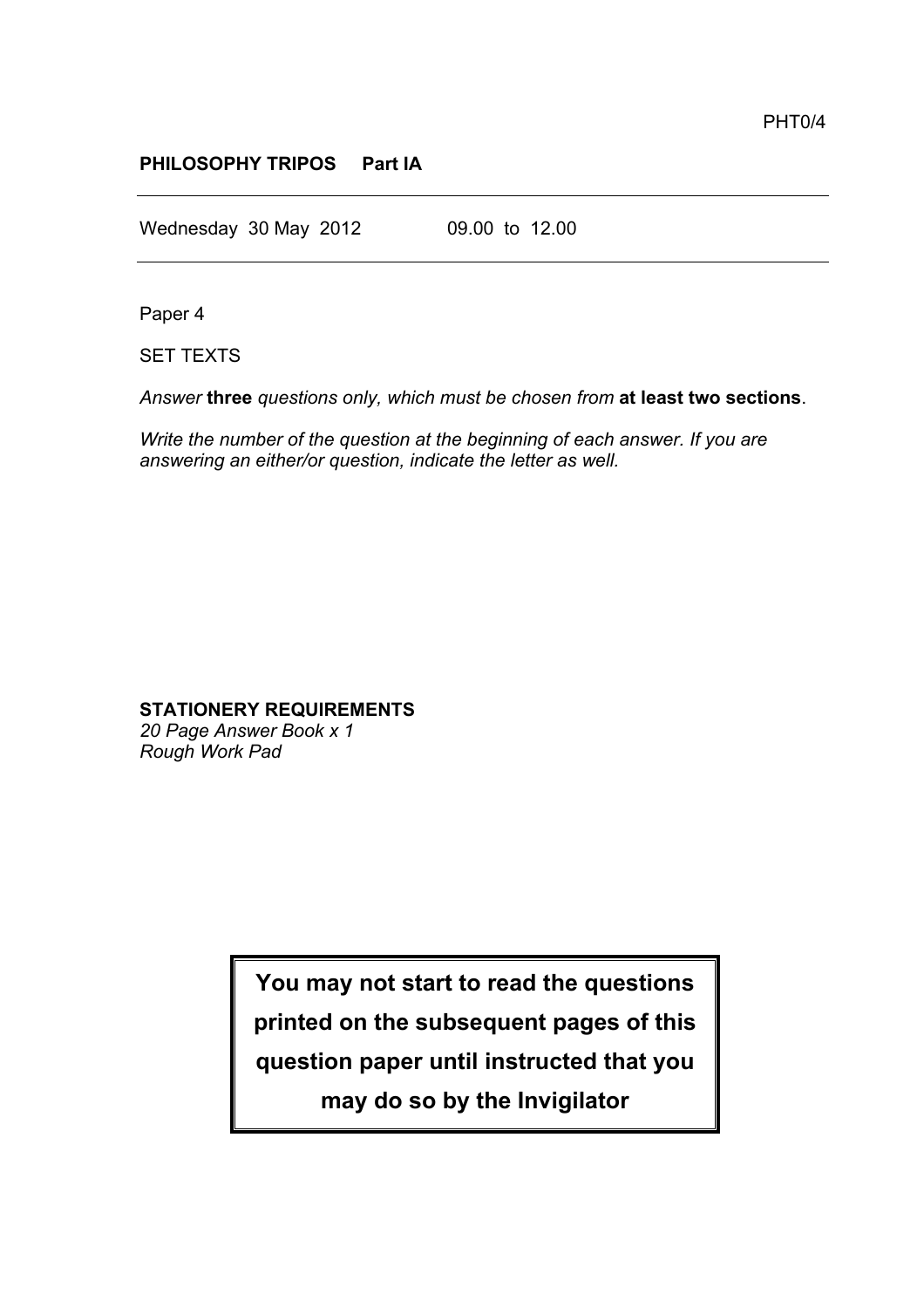SECTION A Plato, *Meno*

- 1 If the slave is not recalling prior knowledge, how does he come to know geometry?
- 2 What is the connection between being virtuous and being wise?
- 3 Is it odd that good men sometimes have bad sons?
- 4 Does one need a definition of virtue to be virtuous?

SECTION B Hume, *Dialogues Concerning Natural Religion*

- 5 What is the best argument for the view that the world has an intelligent designer? How would you defend that argument against Hume?
- 6 **Either** *(a)* Critically assess the role of Pamphilus.

**Or** *(b)* Critically assess the role of the a priori/a posteriori distinction in Hume's *Dialogues Concerning Natural Religion*.

- 7 'Only the existence of God can explain why there is something rather than nothing.' Discuss.
- 8 Is scepticism about theology the correct conclusion to draw from Hume's *Dialogues*?

SECTION C Mill, *On Liberty* and *The Subjection of Women*

9 'If either a public officer or any one else saw a person attempting to cross a bridge which had been ascertained to be unsafe, and there were no time to warn him of his danger, they might seize him and turn him back without any real infringement of his liberty; for liberty consists in doing what one desires, and he does not desire to fall into the river.' (MILL) Discuss.